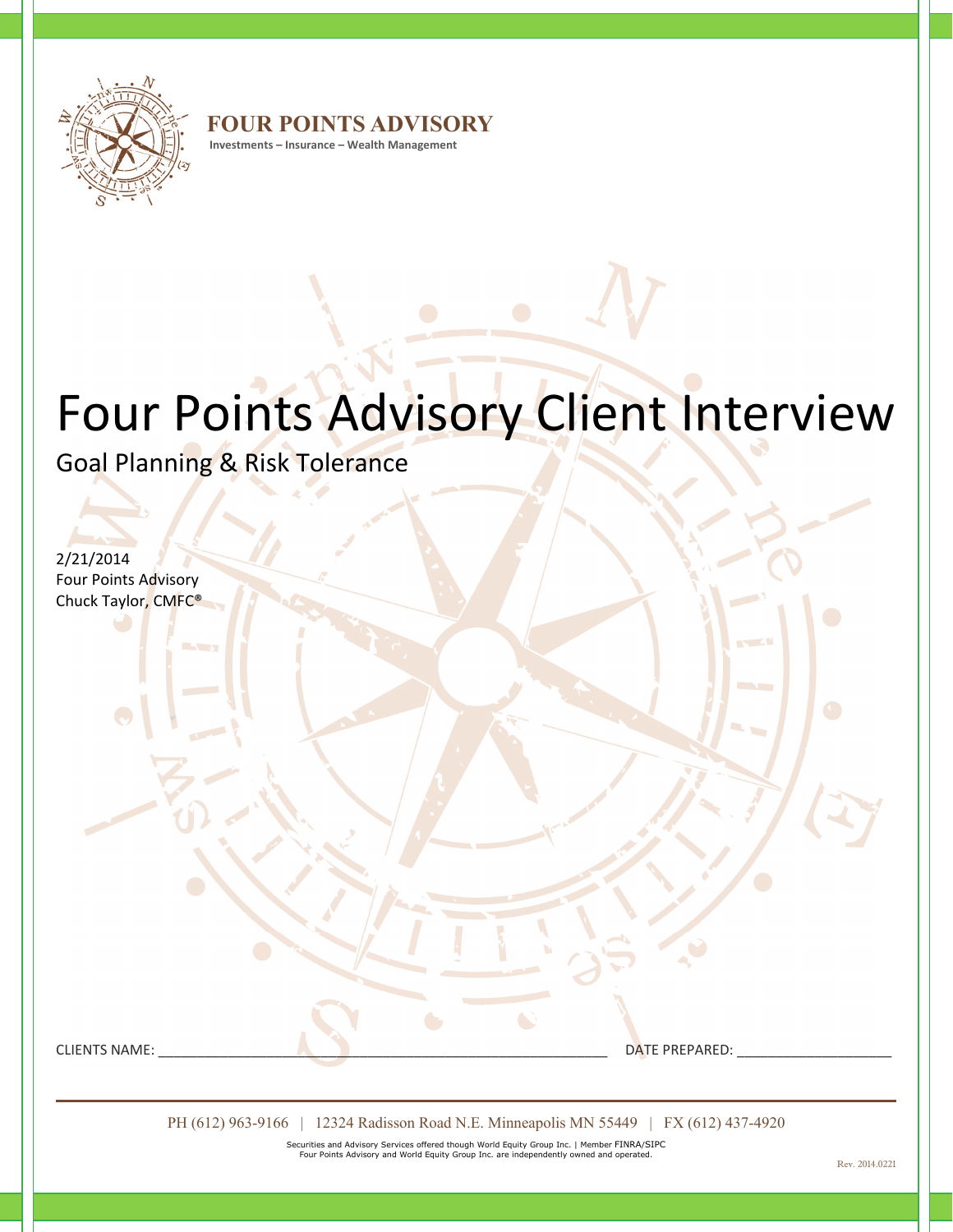3. How would you rate your knowledge of understanding the markets effect on your investments?

(A) Very limited knowledge; I really don't understand how all this stuff works.

\_\_\_\_\_\_\_\_\_\_\_\_\_\_\_\_\_\_\_\_\_

- (B) Basic knowledge; I understand the difference between stocks and bonds.
- (C) Fair amount of knowledge; I'm aware of the different investment options and their associated risks.
- (D) Considerable knowledge; I understand different investment philosophies and strategies.
- (E) Extensive knowledge; I have a complete understanding of investments, strategies, and the markets.

## 4. How would you describe your family's overall savings habits?

- (A) No savings and significant debt
- (B) A little savings and a fair amount of debt
- (C) Some savings and some debt
- 5. How secure and stable do you feel about your current financial situation, including your ability to pay living expenses for yourself and dependants, and the amount of savings available for emergencies?
	- (A) Very secure and stable
	- (B) Substantially secure and stable
	- (C) Moderately secure and stable
- 6. Compared to others, how do you rate your willingness to take on financial risks?
	- (A) Extremely Low Risk Taker
	- (B) Low Risk Taker
	- (C) Average Risk Taker

(E) Not very secure and stable

(D) Above Average Risk Taker

(F) Extremely High Risk Taker

# 7. How easily do you adapt when things go financially wrong in your life?

- (A) Very Hard To Adapt
- (B) Somewhat Uneasily Adapt
- (C) Somewhat Easily Adapt
- (D) Very Easily Adapt

(E) High Risk Taker

# This questionnaire will help us to understand what type of investor you can afford to be and will enable us to recommend a personal asset allocation tailored to your needs. Please complete the questions below by choosing the answer which most clearly describes you. Please select the most appropriate answer.

# 1. Which of the following best describes your current stage of life?

- (A) Single with limited financial burdens
- (B) Single parent family
- (C) A couple without children
- (D) Young family

 Organizing Finances Life Insurance/Risk Review Saving for Retirement Will Preparation

Needs

(E) Mature Family

Creating a Retirement Plan

\_\_\_\_\_\_\_\_\_\_\_\_\_\_\_\_\_\_\_\_\_

- (F) Preparing for Retirement
- (G) Retired

- (D) A little secure and stable
- 

(D) Save regularly and have manageable debt (E) Financially secure and very few debts

- 
- 

- 
- 
- -
- -

2. As well as achieving your goals we want to help you satisfy your needs. Our research indicates the following as some of the most common needs of clients when seeking financial advice. Please rate the following list of needs on a scale of 1 to 8.  $[1 =$  Highest Priority  $| 8 =$  Lowest Priority ] Priority \_\_\_\_\_\_\_\_\_\_\_\_\_\_\_\_\_\_\_\_\_ \_\_\_\_\_\_\_\_\_\_\_\_\_\_\_\_\_\_\_\_\_ Needs College Savings Investment Portfolio Design Estate Planning Priority \_\_\_\_\_\_\_\_\_\_\_\_\_\_\_\_\_\_\_\_\_ \_\_\_\_\_\_\_\_\_\_\_\_\_\_\_\_\_\_\_\_\_ \_\_\_\_\_\_\_\_\_\_\_\_\_\_\_\_\_\_\_\_\_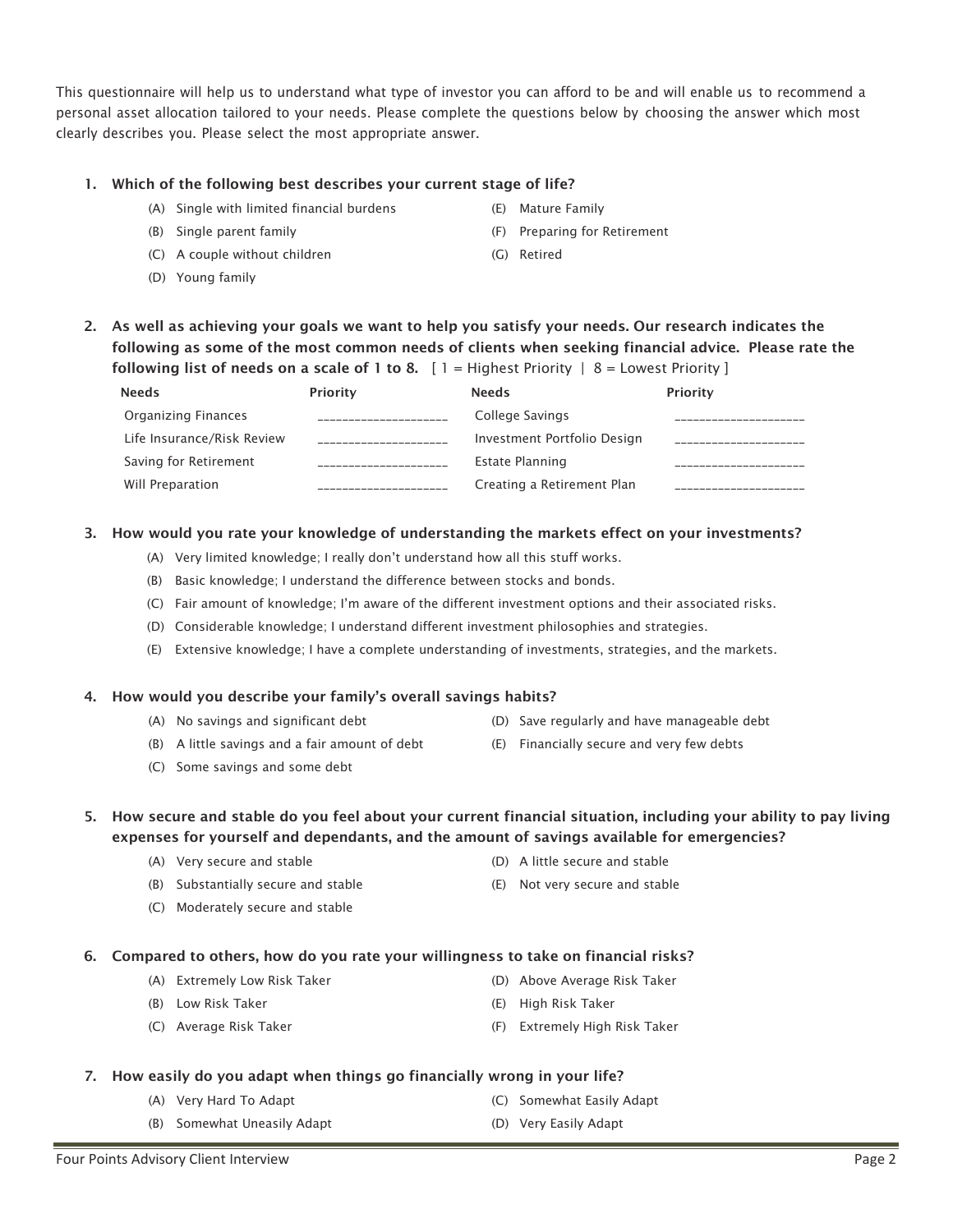# 8. What would your reaction be if in six months after placing your investments you discover that your portfolio has decreased in value by 20%?

- (A) Horror, security of your capital is critical and you did not intend to take any risks
- (B) Worried, cut your losses and sell & transfer your funds in to a more secure investment
- (C) Concerned, but would wait to see if the market improves
- (D) This was an expected risk and you would leave your investments in place, expecting the market will improve at some point
- (E) You would invest more to take advantage of a market downturn and improve your cost basis expecting market fluctuations
- 9. Insurance can cover a wide variety of life's major risks death, estate taxes, accidental disability, etc. Do you have proper insurance coverage to protect you and your family from these types of risks?
	- (A) None or Very Little
	- (B) Some, but probably under-insured
- 10. Imagine you were in a job where you could choose to be paid a salary, commission, or a mix of both. Which would you choose?
	- (A) All Salary
	- (B) Mainly Salary
	- (C) Equal mix of salary and commission
- 11. When faced with a major financial decision are you more focused on the possible losses or are you more focused on the possible gains?
	- (A) Always the possible losses
	- (B) Usually the possible losses
- 12. How would the people that know you define you as a financial risk taker?
	- (A) Extremely Low Risk Taker

(A) A 3% to 5% Rate of Return (B) A 6% to 10% Rate of Return (C) An 11% to 15% Rate of Return

- (B) Low Risk Taker
- (C) Average Risk Taker

(C) Usually the possible gains (D) Always the possible gains

- (D) Above Average Risk Taker
- (E) High Risk Taker
- (F) Extremely High Risk Taker

# 13. How often have you used investment advice from your friends, friends of a friend, info-ads on radio, television, or the internet when it comes to making your investment decisions?

- (A) Never
- (B) Rarely
- (C) Sometimes
- (D) Often

## 14. How often do you find yourself regretting an investment decision that you've made on your own?

- (A) I often look back and regret a decision I've made regarding my investments
- (B) I occasionally get a sense of regret, and then hurry to change my investments
- the investment choices I have made (D) I never regret my decision's, I understand

(C) I rarely have regret and will closely monitor

- my investment risk and market volatility.
- 15. What do you consider to be a good target rate of return on your investments? (D) A 15% to 20% Rate of Return
	-
	- (E) Greater than a 20% Rate of Return
	- (F) I'm not sure
- (E) All Commission
- (C) Considerable (D) Complete
- 
- 
- (D) Mainly Commission
-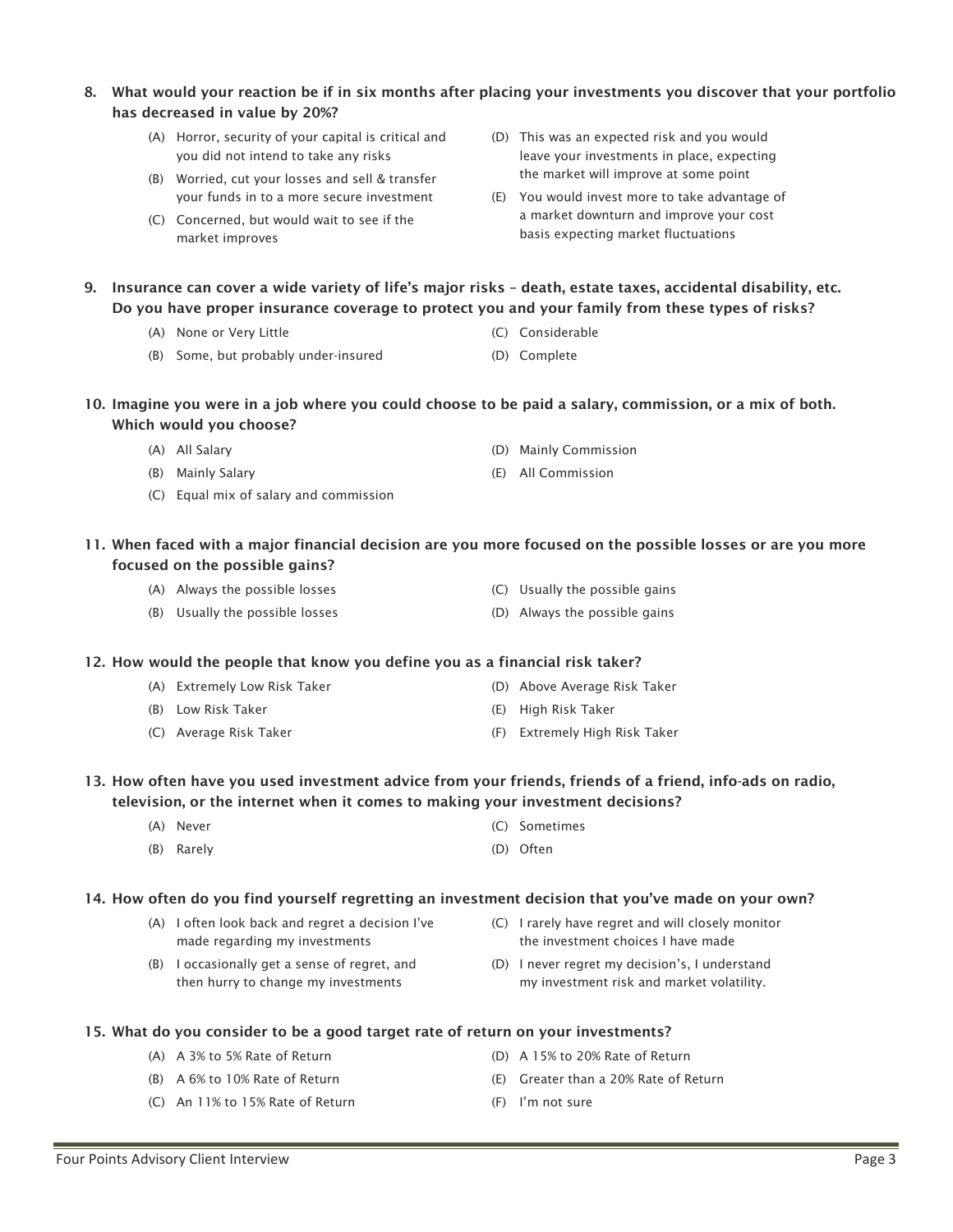# MORNINGSTAR RISK TOLERANCE QUSTIONNAIRE

# Tolerance for risk is a key consideration in determining your probable level of comfort with varying investments.

| <b>Morningstar Risk Questionnaire</b> |    |                                              |     |                                                             |  |
|---------------------------------------|----|----------------------------------------------|-----|-------------------------------------------------------------|--|
|                                       |    |                                              |     |                                                             |  |
| <b>TIME HORIZON</b>                   | 1. | What is your current age?                    | (A) | Less than 45                                                |  |
| Your current situation and future     |    |                                              | (B) | $45 - 55$                                                   |  |
| income needs.                         |    |                                              |     | $(C) 56 - 65$                                               |  |
|                                       |    |                                              | (D) | $66 - 75$                                                   |  |
|                                       |    |                                              | (E) | Older than 75                                               |  |
|                                       | 2. | When do you expect to start drawing income?  | (A) | Not for at least 20 years                                   |  |
|                                       |    |                                              | (B) | In 10 to 20 years                                           |  |
|                                       |    |                                              |     | (C) In 5 to 10 years                                        |  |
|                                       |    |                                              | (D) | Not now, but within 5 years                                 |  |
|                                       |    |                                              | (E) | Immediately                                                 |  |
|                                       |    |                                              |     |                                                             |  |
| <b>LONG-TERM GOALS</b>                | 3. | What is your goal for this investment?       | (A) | To grow aggressively                                        |  |
| Your views of how an investment       |    |                                              | (B) | To grow significantly                                       |  |
| should perform over the long term.    |    |                                              | (C) | To grow moderately                                          |  |
|                                       |    |                                              | (D) | To grow with caution                                        |  |
|                                       |    |                                              | (E) | To avoid losing money                                       |  |
|                                       | 4. | Assuming normal market conditions, what      | (A) | To generally keep pace with the stock market                |  |
|                                       |    | would you expect from this investment over   | (B) | To slightly trail the stock market, but make a good profit  |  |
|                                       |    | time?                                        | (C) | To trail the stock market, but make a moderate profit       |  |
|                                       |    |                                              | (D) | To have some stability, but make modest profits             |  |
|                                       |    |                                              | (E) | To have a high degree of stability, but make small profits  |  |
|                                       |    |                                              |     |                                                             |  |
|                                       | 5. | Suppose the stock market performs            | (A) | To lose money                                               |  |
|                                       |    | unusually poorly over the next decade. What  | (B) | To make very little or nothing                              |  |
|                                       |    | would you expect from this investment?       | (C) | To eke out a little gain                                    |  |
|                                       |    |                                              | (D) | To make a modest profit                                     |  |
|                                       |    |                                              | (E) | To be a little affected by what happens in the stock market |  |
| <b>SHORT-TERM RISK ATTITUDES</b>      | 6. | Which of these statements best describe your |     | (A) I don't mind if I lose money                            |  |
| Your attitude toward short-term       |    | attitude about the next three year's         | (B) | I can tolerate a los                                        |  |
| market volatility                     |    | performance of this investment?              |     | (C) I can tolerate a small loss                             |  |
|                                       |    |                                              |     | (D) I'd have a hard time tolerating any losses              |  |
|                                       |    |                                              | (E) | I need to see at least a little return                      |  |
|                                       |    |                                              |     |                                                             |  |
|                                       | 7. | Which of these statements best describe our  |     | (A) Who cares! One calendar quarter means nothing           |  |
|                                       |    | attitude about the next three months         | (B) | I wouldn't worry about losses in that time frame            |  |
|                                       |    | performance of this investment?              | (C) | I'd get concerned if I suffered a loss of greater than 10%  |  |
|                                       |    |                                              | (D) | I can only tolerate small short-term losses                 |  |
|                                       |    |                                              | (E) | I'd have a hard time stomaching any losses                  |  |